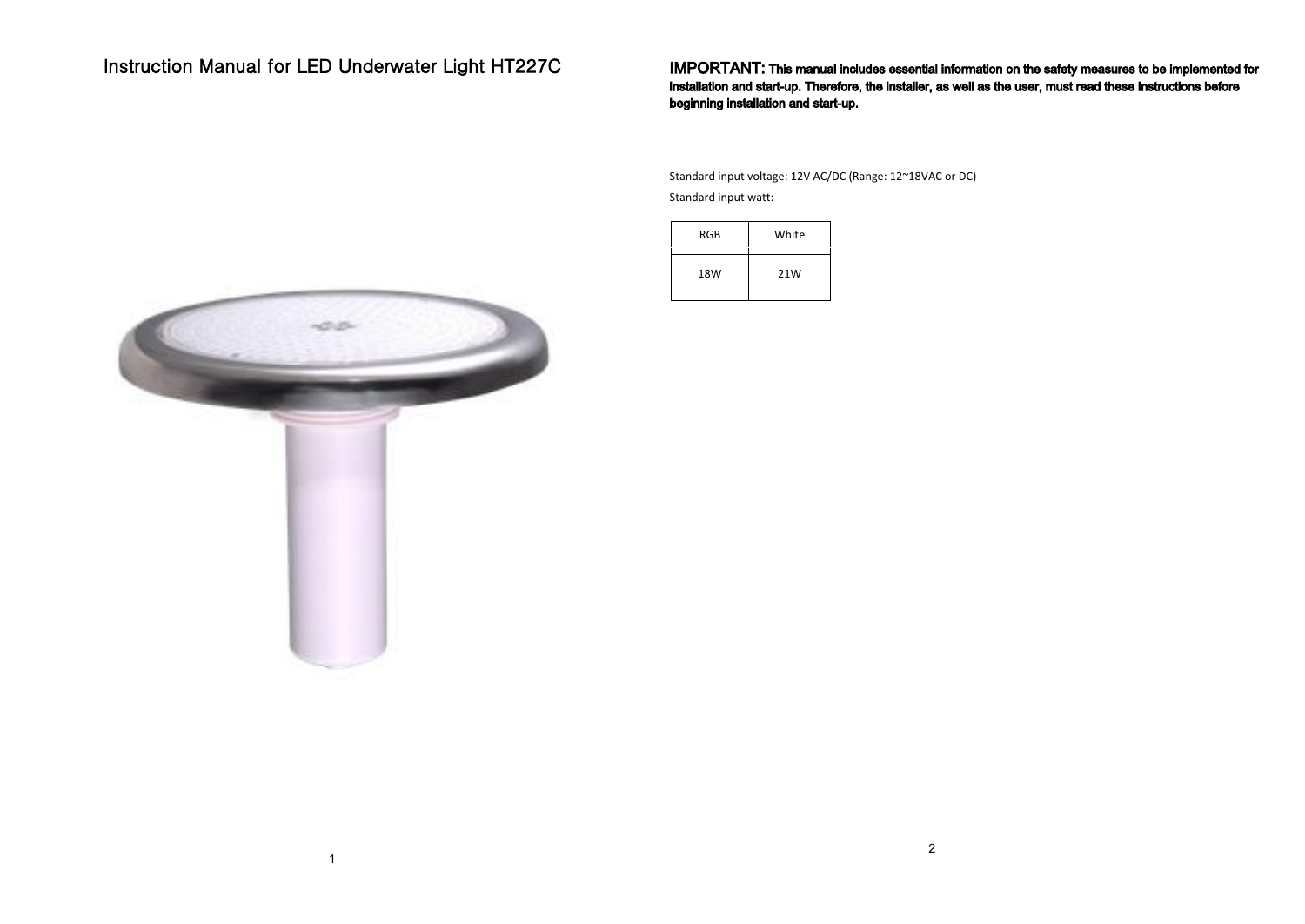Cable Connection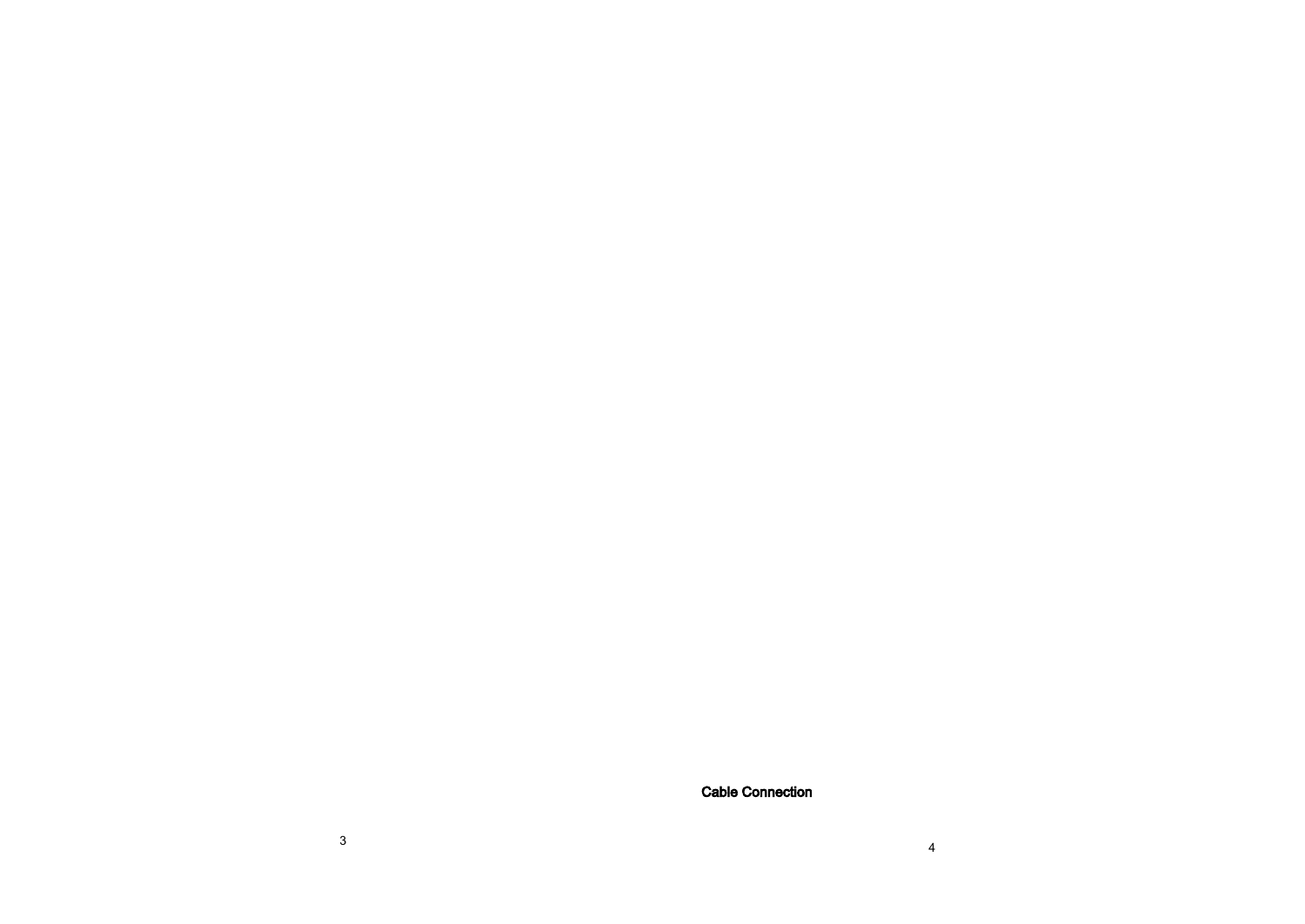

### Chart of parts

| NO.            | Part Description                           | Quantity |                |     |   |     |
|----------------|--------------------------------------------|----------|----------------|-----|---|-----|
|                |                                            |          | 2              | 2.1 | 3 |     |
|                | <b>LED</b> lamp                            |          |                |     |   |     |
| $\overline{c}$ | Silicon gasket A                           |          |                |     |   |     |
| 3              | M5.5*32 stainless steel self-tapping screw |          |                |     |   | l∗  |
| $\overline{4}$ | Bracker A-II                               |          |                |     |   | **  |
| 5              | Silicon gasket B (with screw holes)        |          | 2              |     | 2 | l∗  |
| 6              | Threading bracket A-I                      |          |                |     |   | l*  |
|                | 2" wall conduit                            |          |                |     |   | **  |
| 8              | Silicon gasket 2"                          |          | $\overline{2}$ |     |   | l*  |
| 9              | Fixing nut                                 |          |                |     |   | l*  |
| 10             | Wire connector                             |          | 2              | 2   | 2 | lж. |
| 11             | Rubber coating protector                   |          |                |     |   | l:k |

The parts marked with \* are not included and needs to buy separately.

The parts marked with \*\* are not included.

The below drawing shows how to connect the cable from the lamp to the power source.

# Maintenance & Replacement Cable Connection

There is no maintenance required for this lamp – it is designed to be used only once, meaning that replacement is necessary if it becomes defective (repairing is impossible). Before any handling, ensure that there is NO voltage supplied to the lamp. To replace, unfasten the lamp from the bracket. Ensure the new lamp is of the same model and characteristics as the one being replaced.

If the cable pipes you use has inner diameter 26mm or more, you can use the retrofit connector to connect the cable easily. Simply crimp both connections with the splice connectors, slide the cable sleeve over the connection and hand tighten the gland nuts. Then hide the retrofit connector in the pipe. The retrofit connector is ordered separately.



### Start-up

• The lamp should only operate underwater while secured to the vertical walls of the pool.

#### Never switch on the lamp if it is not underwater.

- In case of colored lamps, 16 pre-programmed effects and combinations may be selected using the on/off switch of your pool lights. Just switch off and switch on within 2 seconds.
- If the light is powered off for more than 20 seconds, it will keep the latest program when it is turned on again.
- To achieve synchronization, confirm all lamps are installed correctly on the same switch, after they are powered off for more than 20 seconds, switch on and switch off continuously three times, and then finally turn them on again. They will all go to program 5. Now you can select a program for them by switch off and on within 8 seconds.
- Alternatively, we recommend using our optional controller (with in-built safety transformer) which comes with (a) remote control for easy operation and (b) auxiliary connection of 24V for operation of any other electrical item.